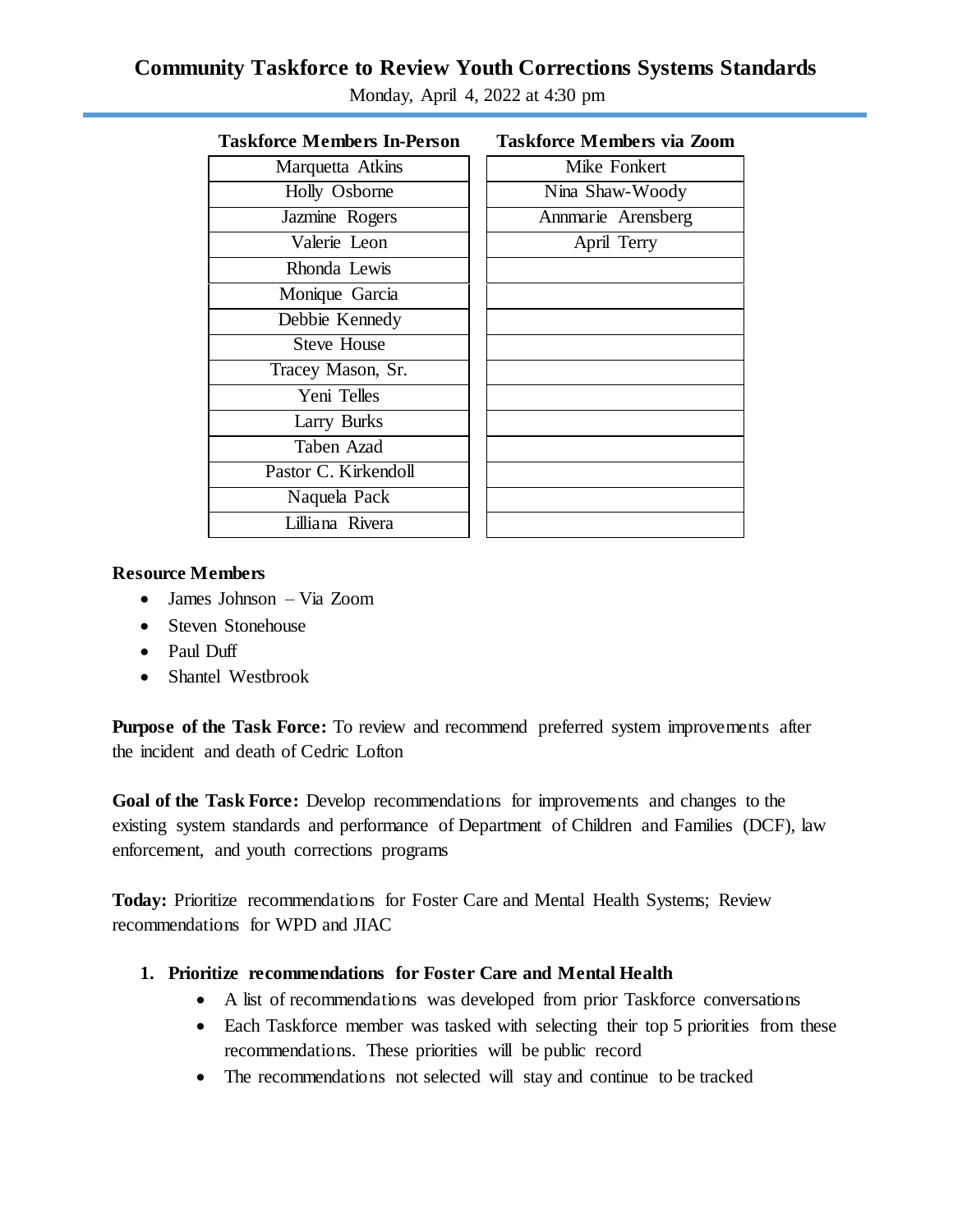### **2. Taskforce Recommendation Discussion – WPD**

- The Taskforce reviewed Wichita Police Department recommendations
- Recommendation #1: An eco-system that connects community resources, grassroots organizations, advocates, coaches, champions and others with DCF, Law Enforcement, COMCARE, JIAC and JDF and other systems that serve foster care children in a mental health crisis
	- Pack discussed clarity on eco-system and infrastructure. The Taskforce could be more specific when naming the eco-system and infrastructure
	- Rogers mentioned a centralized database for this information
	- Mason discussed tying training to this information
	- Language around training and an accessible transparent database will be added to the recommendation
	- Pack wondered if there is a short term option to create a report of some sort while the eco-system and infrastructure is being created
	- Telles asked for WPD's opinion
		- Duff responded that WPD would support any kind of comprehensive system that improves communication and bridge building. There are 40 community police officers whose job is to make community and organization outreach. A database could be used to expand community outreach
- Recommendation #2: The Wichita Police Department continually engages with cultural events in neighborhoods throughout the community, particularly those with people of color in order to improve trust between communities of color and law enforcement
	- Mason stated that officers should continue community engagement outside of their uniform
	- Atkins mentioned that officers in full regalia can intimidate members of the community. Engagement is more than just going to events, but having real conversations with communities to strip down stereotypes
	- Burks said the recommendation should also include being a part of regularly scheduled meetings. They should be involved in more than just social gatherings
	- Garcia mentioned that removing language barriers can help the police to continually engage the community
	- Rogers discussed that language around continually engaging with events that center around marginalized groups could be added
	- Officer Duff mentioned that WPD is always looking to engage everyone in the community. Reach out to them with areas they can improve and invite them to community events. Community policing officers would love to be involved in scheduled meetings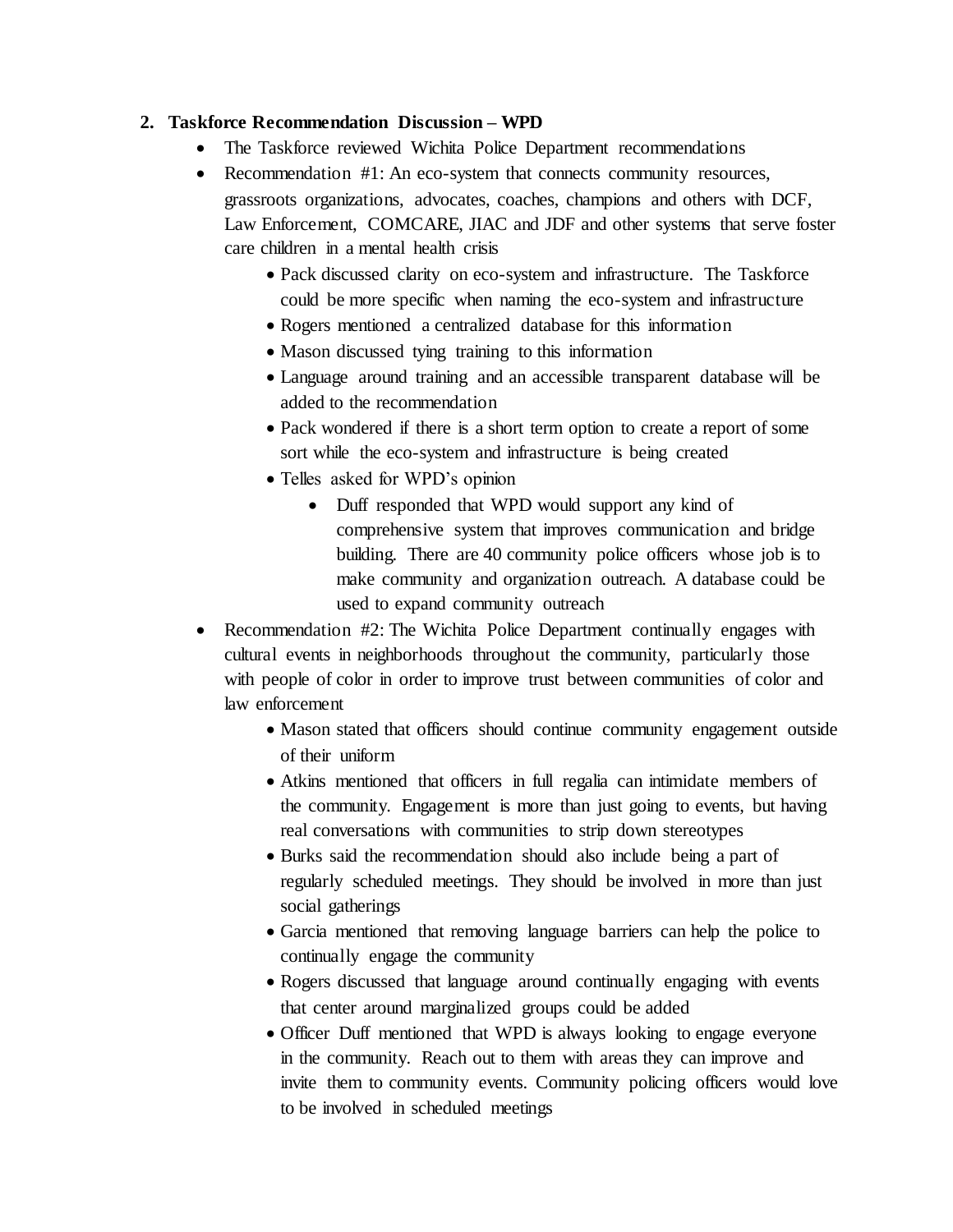- Recommendation #3: Supporting the outside review of the culture in the Wichita Police Department to determine the impact of recent reports of racist activities, as well as if/when it is acceptable to speak up if there is a difference of opinion between front-line officers and supervisors
	- Garcia asked about the third-party entity
		- A third-party review has already started regarding the WPD text messages
	- Recommendation #3 could be made specifically about language during the incident and recommendation #4 could be more broad to support a continued review of culture
	- Pack and Lewis said the recommendation needed more clarity
	- Language will be added for clarity on what the outcome for this recommendation would be
	- Kennedy stated there also needs to be a review of what the police are doing well
	- Telles discussed having an accessible and easy reporting process for those who have faced discrimination from officers
	- Atkins stated there are good police officers, but the purpose of the Taskforce is to review what is wrong and what policy changes can happen
	- Anderson asked who the group reviewing the text messages is
		- The city's Citizen Review Board is reviewing the incident and the City of Wichita is hiring the third-party outside entity to review WPD culture
- Recommendation #4: Based on findings from the review, we would support changes that rebuild the culture to be more diverse, equitable and inclusive
	- Pack mentioned having psychologists or psychiatrists on staff for WPD
	- Mason stated the recommendations should be combined together. They are too narrow and need to be tweaked to address the core of the issue
	- Recommendations #3 and #4 will be rewritten for more clarity
- Recommendation #5: Changes in Axon policies that require cameras continue to operate while law enforcement officers are working juvenile cases, including while during paperwork is complete
	- Telles stated that language should be added for a review of footage
	- Rogers mentioned this recommendation is important as there was an hour of footage not recorded during the night of CJ's incident
	- Recommended adding language about randomized checks of footage for training purposes
- Recommendation #6: Including a WPD representative on the local Crossover Youth Practice program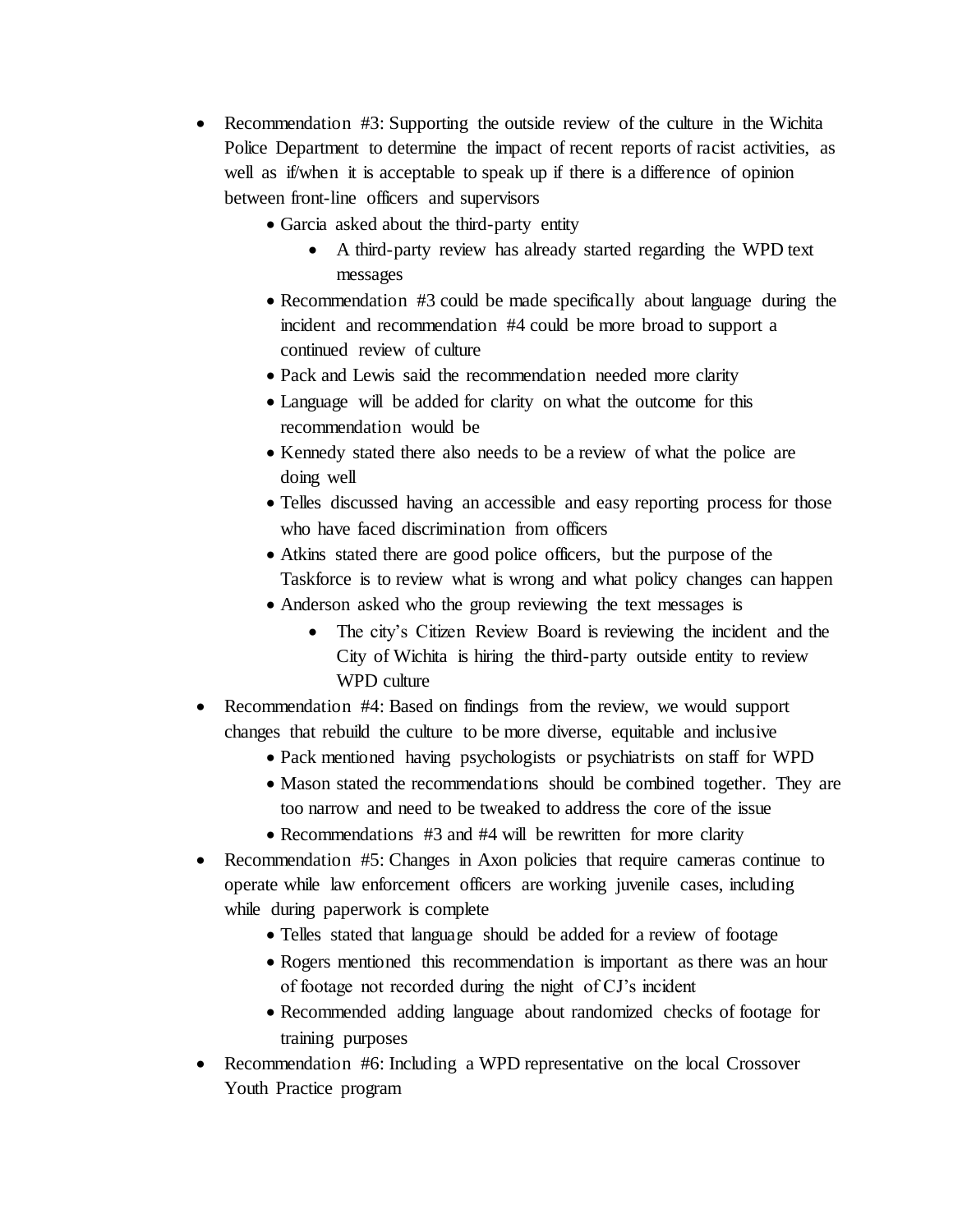• This may already be in place. If so, the recommendation can be removed

# **3. Taskforce Recommendation Discussion – JIAC**

- The Taskforce reviewed JIAC recommendations
- Recommendation #1: A change to SB 367, to allow for mental health to be a core service for the Department of Corrections, so it is not dependent on grant funds
	- Rogers asked if an amendment to SB 367 would be necessary for this to happen
		- Stonehouse responds that 367 would not have to be amended. It would have to be included as a condition of a grant
- Recommendation #2: Strengthening the statewide Crossover Youth Practice model for children with involvement in the child welfare and juvenile justice systems to reduce youth placed in out-of-home care, reduce the use of congregate care, reduce the disproportionate representation of children of color, and reduce the number of youth crossing over and becoming dually involved
	- Telles stated the recommendation needs clarity on what "strengthening" means
	- Pack asked for information on overrides
		- Stonehouse responds that overriding up is more common that overriding down
	- Stonehouse stated that the term "strengthening" could mean that other counties come onboard to where Sedgwick County is. The Crossover Youth Practice model is already being funded, it is just a matter of local protocols being written for each place. Expand would be a good word to add
	- Pack discussed a database of programs
	- Kennedy discussed the Family First Act. Children in foster care should only be in congregate care for two weeks
	- Rogers and Pack discussed the County hosting a database for youth programs while WPD could host a database for community outreach
		- Duff responded that WPD could list every organization, group, and community entity they are working with. This can be expanded into a database to include mental health and other community outreach programs
	- Telles asked about tying it into IRIS
		- IRIS is a database that allows multiple organizations to share information in one system
		- A database could consist of a list of people. Organizations who can be called upon need identified